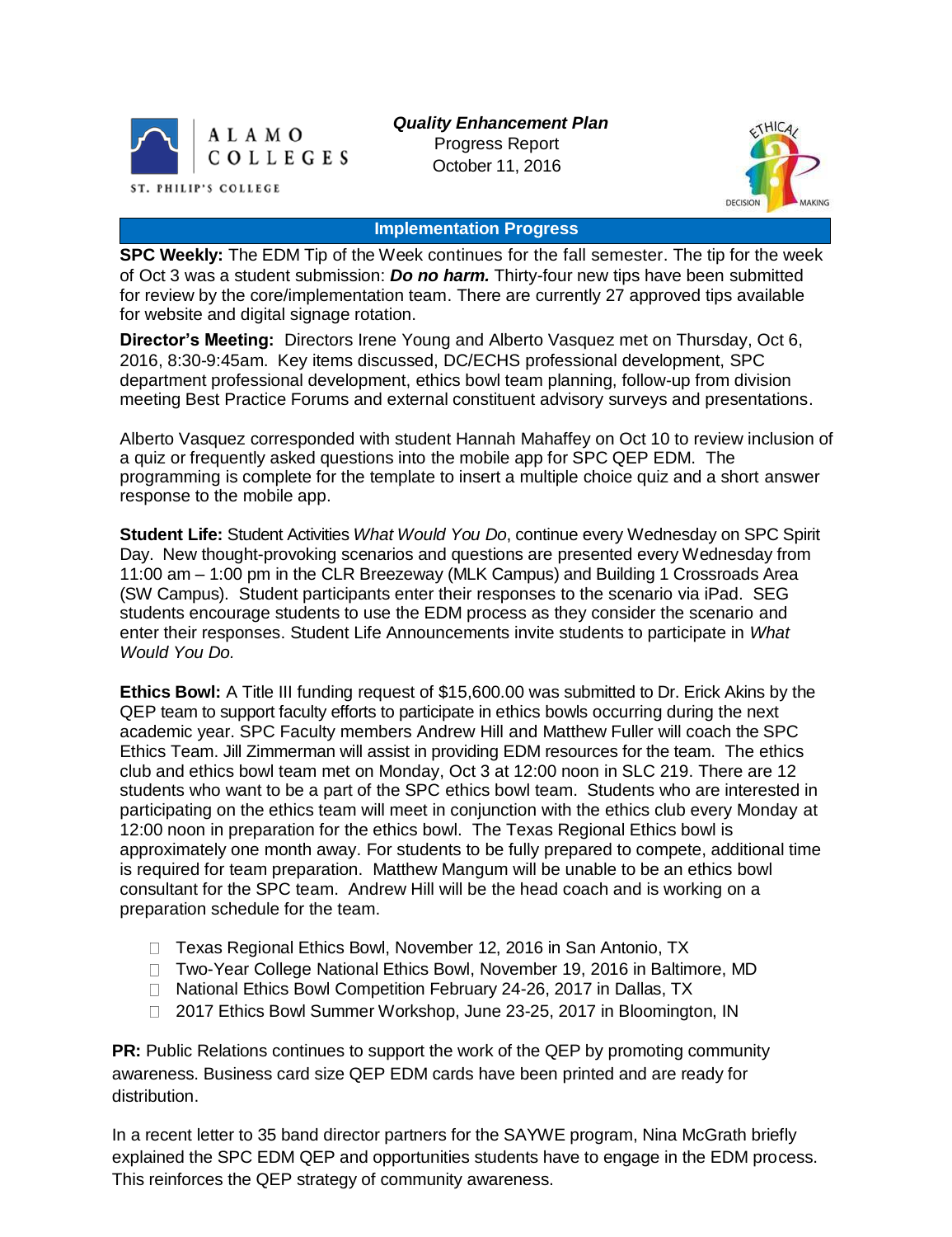**QEP Core/Implementation Team**: The implementation team will meet today from 2:00 – 4:00 pm, CLR 301.

#### **Assessment**

**Personal & Social Responsibility Inventory (PSRI):** The PSRI 2 (post-test) will be launched on Nov 28 and sent to students who completed the PSRI 1 (pre-test). The PSRI 2 will remain open until December 16, 2016. The first 1,000 students completing both will receive a \$20.00 bookstore gift card.

Joshua Mitchell and Garrett Gowen from Iowa State University, RISE is working on getting the appropriate approval for RISE to collect data on those under age 18 attending SPC. He will try to get approval before the post-test launch on Nov 28. If he does not receive approval in time, modifications will be made in time for data collection next year. QEP directors and Dr. Hinojosa requested Iowa State University RISE remove the 'age 18 consent' requirement that precedes the survey. More students may complete the survey if the consent statement is eliminated. This will help to ensure DC/ECHS students are completing the survey. This is in accordance with SACSCOC and FERPA. DC/ ECHS students must have the same assessment opportunities as the traditional student population.

On Oct 10, Garret Gowen informs QEP directors that RISE is currently working on a preliminary report from the PSRI 1 administration. The report will include the pre-test of the case study, as well as the moral foundation results. Once the report is finalized RISE will schedule a teleconference with QEP directors and Dr. Hinojosa.

In regards to PSRI e-mail communication to students, John Orona has received the new e-mail account for SPC-President. The ICT office will manage the account and set up for authorized individuals only. John Orona would like to set up a SOP of whom is ultimately responsible (one person) to authorize use of this email account. A link to Feed the Tiger could be included in outgoing correspondence for feedback. It has been suggested the following statement be integrated in all outgoing correspondence from this account:

Please do not reply to this e-mail. It is a notification-only address. All replies should be sent to [http://spcweb.alamo.edu/feedback/index.html](https://mail.alamo.edu/owa/redir.aspx?C=mawO8X7fmD1aNFeUldgaleTfj86GBQJz2F8Z990APU7i6ZYu1u7TCA..&URL=http%3a%2f%2fspcweb.alamo.edu%2ffeedback%2findex.html) .

**Defining Issues Test Version-2 (DIT-2):** The DIT-2 is scheduled for administration to randomly selected course sections Nov 14 – Dec 2, 2016. The Student Assignment Survey will be administered in conjunction with the DIT-2, Nov 14 – Dec 2, 2016.

**Rubric Assessment:** Sonia Valdez has forwarded an information packet for artifact collection and rubric assessment to instructional deans and chairs. Flex II and all other courses will have artifacts collected in Nov. Rubric assessment and calibration is scheduled for Feb 2-3, 2017.